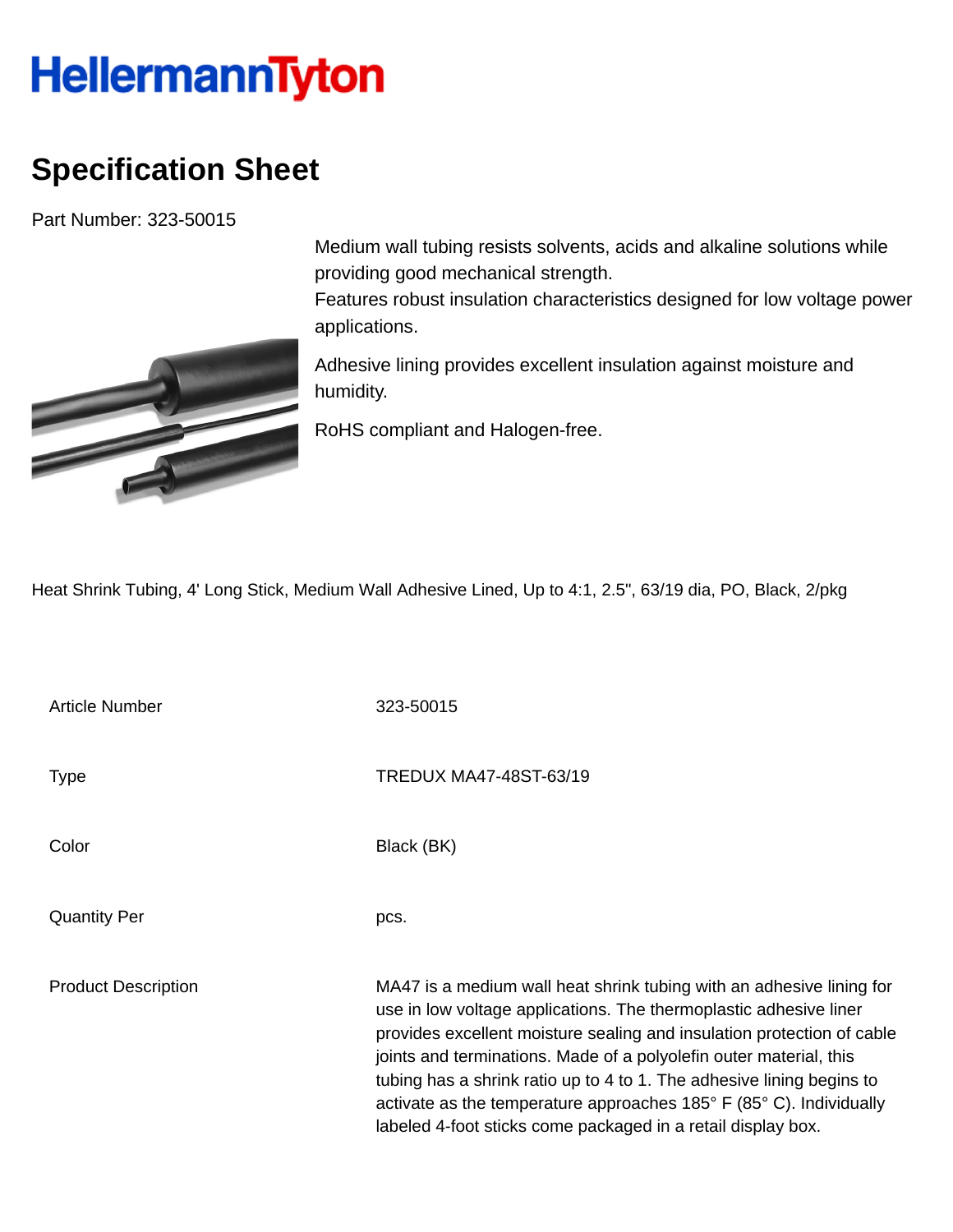| <b>Short Description</b>     | Heat Shrink Tubing, 4' Long Stick, Medium Wall Adhesive Lined, Up<br>to 4:1, 2.5", 63/19 dia, PO, Black, 2/pkg |  |
|------------------------------|----------------------------------------------------------------------------------------------------------------|--|
| <b>Global Part Name</b>      | TREDUX MA47-48ST-63/19-PO-X-BK                                                                                 |  |
| Length L (Imperial)          | 4.0                                                                                                            |  |
| Length L (Metric)            | 1.0                                                                                                            |  |
| Voltage Range                | Low voltage                                                                                                    |  |
| Variant                      | Medium-Wall                                                                                                    |  |
| Nominal Diameter (Imperial)  | 2.5                                                                                                            |  |
| Nominal Diameter (Metric)    | 63                                                                                                             |  |
| Wall Thickness WT (Imperial) | .11                                                                                                            |  |
| Wall Thickness WT (Metric)   | 2.8                                                                                                            |  |
|                              |                                                                                                                |  |
| Material                     | Polyolefin, cross-linked (PO-X)                                                                                |  |
| <b>Material Shortcut</b>     | PO-X                                                                                                           |  |
| Adhesive                     | Hot melt adhesive                                                                                              |  |
| Flammability                 | Not flame retardant                                                                                            |  |